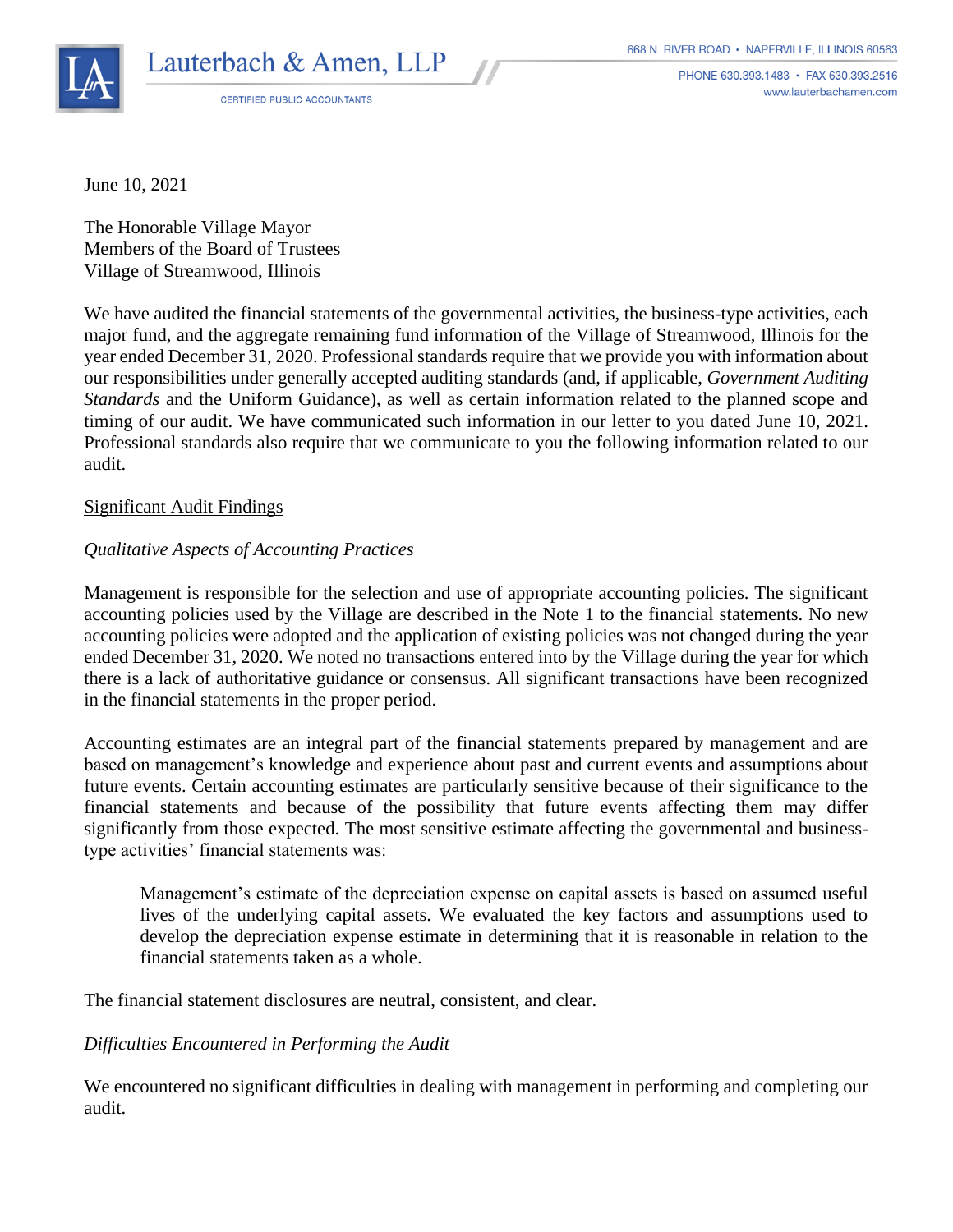Village of Streamwood, Illinois June 10, 2021 Page 2

## Significant Audit Findings – Continued

### *Corrected and Uncorrected Misstatements*

Professional standards require us to accumulate all known and likely misstatements identified during the audit, other than those that are clearly trivial, and communicate them to the appropriate level of management. Any material misstatements detected as a result of audit procedures were corrected by management.

#### *Disagreements with Management*

For purposes of this letter, a disagreement with management is a financial accounting, reporting, or auditing matter, whether or not resolved to our satisfaction, that could be significant to the financial statements or the auditor's report. We are pleased to report that no such disagreements arose during the course of our audit.

#### *Management Representations*

We have requested certain representations from management that are included in the management representation letter dated June 10, 2021.

# *Management Consultations with Other Independent Auditors*

In some cases, management may decide to consult with other accountants about auditing and accounting matters, similar to obtaining a "second opinion" on certain situations. If a consultation involves application of an accounting principle to the Village's financial statements or a determination of the type of auditor's opinion that may be expressed on those statements, our professional standards require the consulting accountant to check with us to determine that the consultant has all the relevant facts. To our knowledge, there were no such consultations with other accountants.

#### *Other Audit Findings or Issues*

We generally discuss a variety of matters, including the application of accounting principles and auditing standards, with management each year prior to retention as the Village's auditors. However, these discussions occurred in the normal course of our professional relationship and our responses were not a condition to our retention.

### Other Matters

We applied certain limited procedures to the required supplementary information (RSI) that supplements the basic financial statements. Our procedures consisted of inquiries of management regarding the methods of preparing the information and comparing the information for consistency with management's responses to our inquiries, the basic financial statements, and other knowledge we obtained during our audit of the basic financial statements. We did not audit the RSI and do not express an opinion or provide any assurance on the RSI.